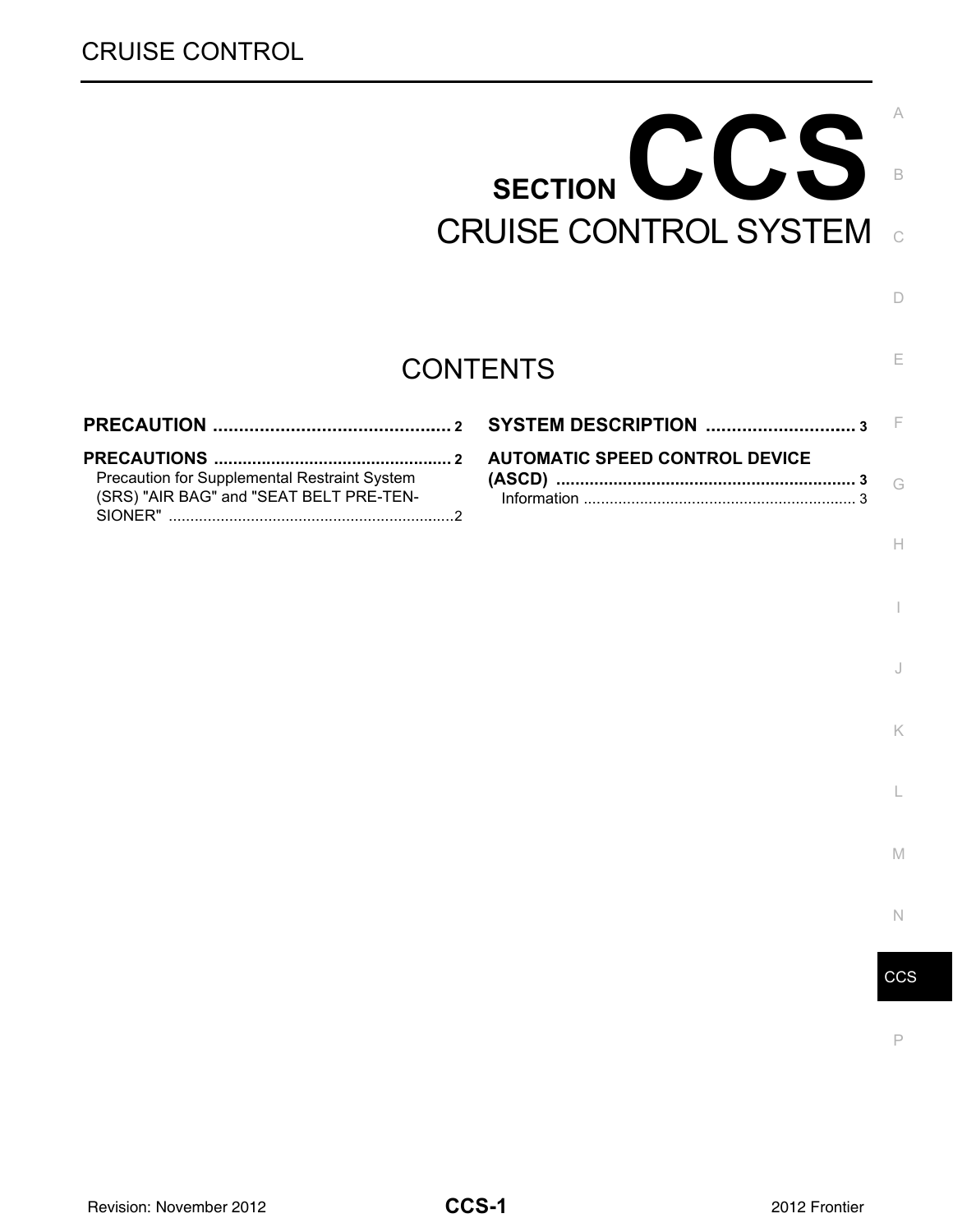#### < PRECAUTION >

## <span id="page-1-0"></span>PRECAUTION

#### <span id="page-1-1"></span>PRECAUTIONS

#### <span id="page-1-2"></span>Precaution for Supplemental Restraint System (SRS) "AIR BAG" and "SEAT BELT PRE-TENSIONER" *INFOID:0000000007808136*

The Supplemental Restraint System such as "AIR BAG" and "SEAT BELT PRE-TENSIONER", used along with a front seat belt, helps to reduce the risk or severity of injury to the driver and front passenger for certain types of collision. This system includes seat belt switch inputs and dual stage front air bag modules. The SRS system uses the seat belt switches to determine the front air bag deployment, and may only deploy one front air bag, depending on the severity of a collision and whether the front occupants are belted or unbelted. Information necessary to service the system safely is included in the SR and SB section of this Service Manual.

#### **WARNING:**

- **To avoid rendering the SRS inoperative, which could increase the risk of personal injury or death in the event of a collision which would result in air bag inflation, all maintenance must be performed by an authorized NISSAN/INFINITI dealer.**
- **Improper maintenance, including incorrect removal and installation of the SRS, can lead to personal injury caused by unintentional activation of the system. For removal of Spiral Cable and Air Bag Module, see the SR section.**
- **Do not use electrical test equipment on any circuit related to the SRS unless instructed to in this Service Manual. SRS wiring harnesses can be identified by yellow and/or orange harnesses or harness connectors.**

#### PRECAUTIONS WHEN USING POWER TOOLS (AIR OR ELECTRIC) AND HAMMERS

#### **WARNING:**

- **When working near the Airbag Diagnosis Sensor Unit or other Airbag System sensors with the Ignition ON or engine running, DO NOT use air or electric power tools or strike near the sensor(s) with a hammer. Heavy vibration could activate the sensor(s) and deploy the air bag(s), possibly causing serious injury.**
- **When using air or electric power tools or hammers, always switch the Ignition OFF, disconnect the battery and wait at least 3 minutes before performing any service.**